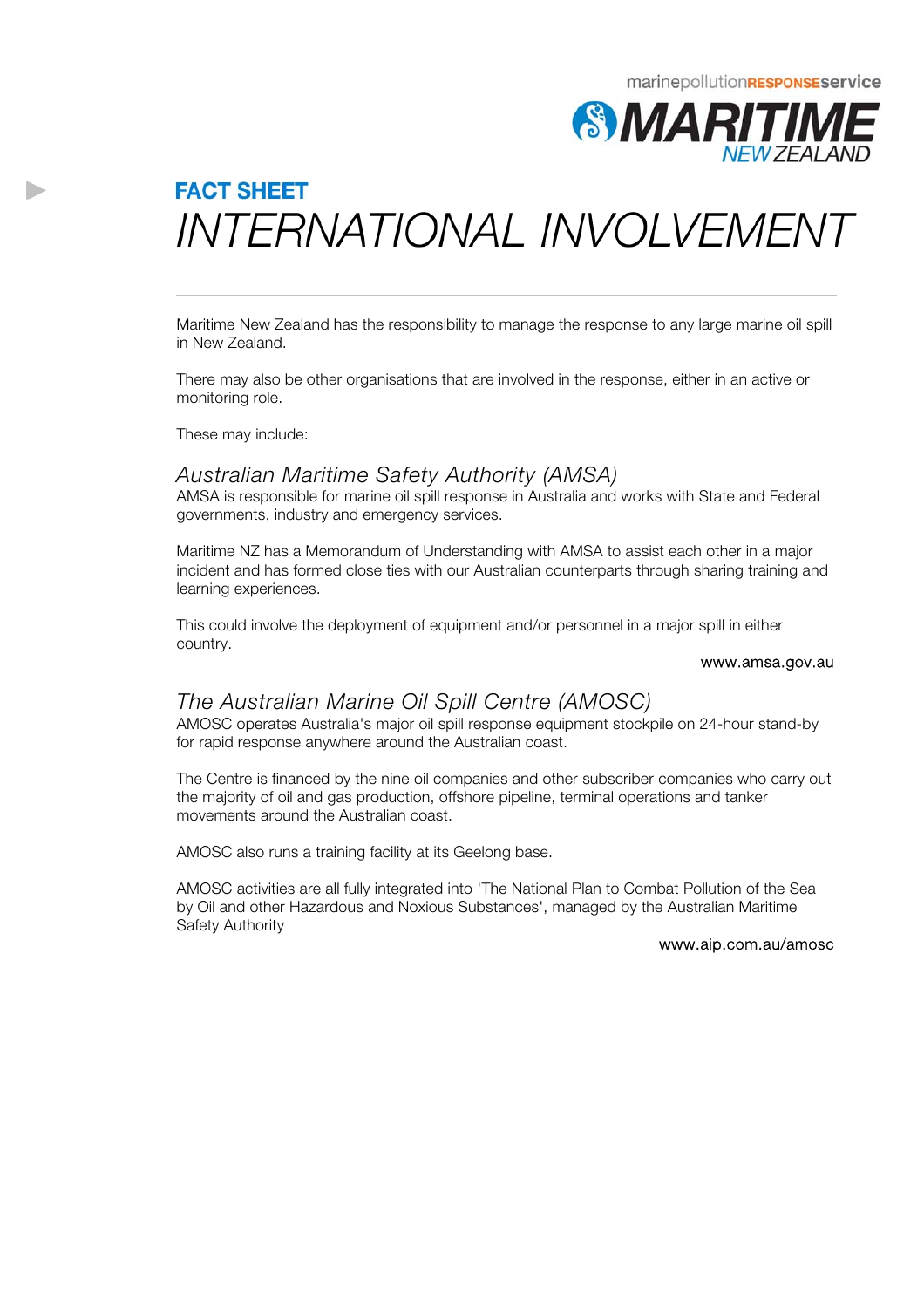# *Classification Societies*

Classification societies are organisations that develop and apply technical standards to the design, construction and assessment of ships and other marine facilities.

Flag states (countries whose flag a ship flies) can authorise classification societies for the inspection and statutory certification of their ships.

There are more than 50 organisations worldwide which define their activities as providing marine classification, but only 12 classification societies are presently recognised by the European Union.

Classification societies may be called on to supply technical information on vessels and their construction.

# *P & I Clubs*

Shipowners have to have insurance if their tanker is carrying more than 2000 tonnes of oil in bulk as cargo.

A shipowner's insurance is normally provided by a protection and indemnity association, known as a P&I Club.

Shipowners insure against loss of or damage to their ships with hull underwriters but look to the P&I Clubs for insurance against their liabilities for damage their vessels may cause.

Normally it is the P&I Club that pays any compensation for which the shipowner is liable.

P&I Clubs operate in a mutual/non-profit basis. They receive only enough money from their members to meet costs, expenses and claims.

They are a mixture of insurance company, law firm and loss adjuster meaning they can help the shipowner deal with many different aspects of an incident and will usually work closely with Maritime NZ during a response.

# *International Maritime Organization (IMO)*

Based in London, the IMO is a specialised agency of the United Nations that is responsible for measures to improve the safety of international shipping and to prevent marine pollution from ships.

It also is involved in legal matters, including liability and compensation issues and the management of international maritime traffic.

IMO was established to adopt legislation but governments are responsible for implementing it. When a government accepts an IMO Convention it agrees to make it part of its own national law and to enforce it just like any other law.

*www.imo.org*